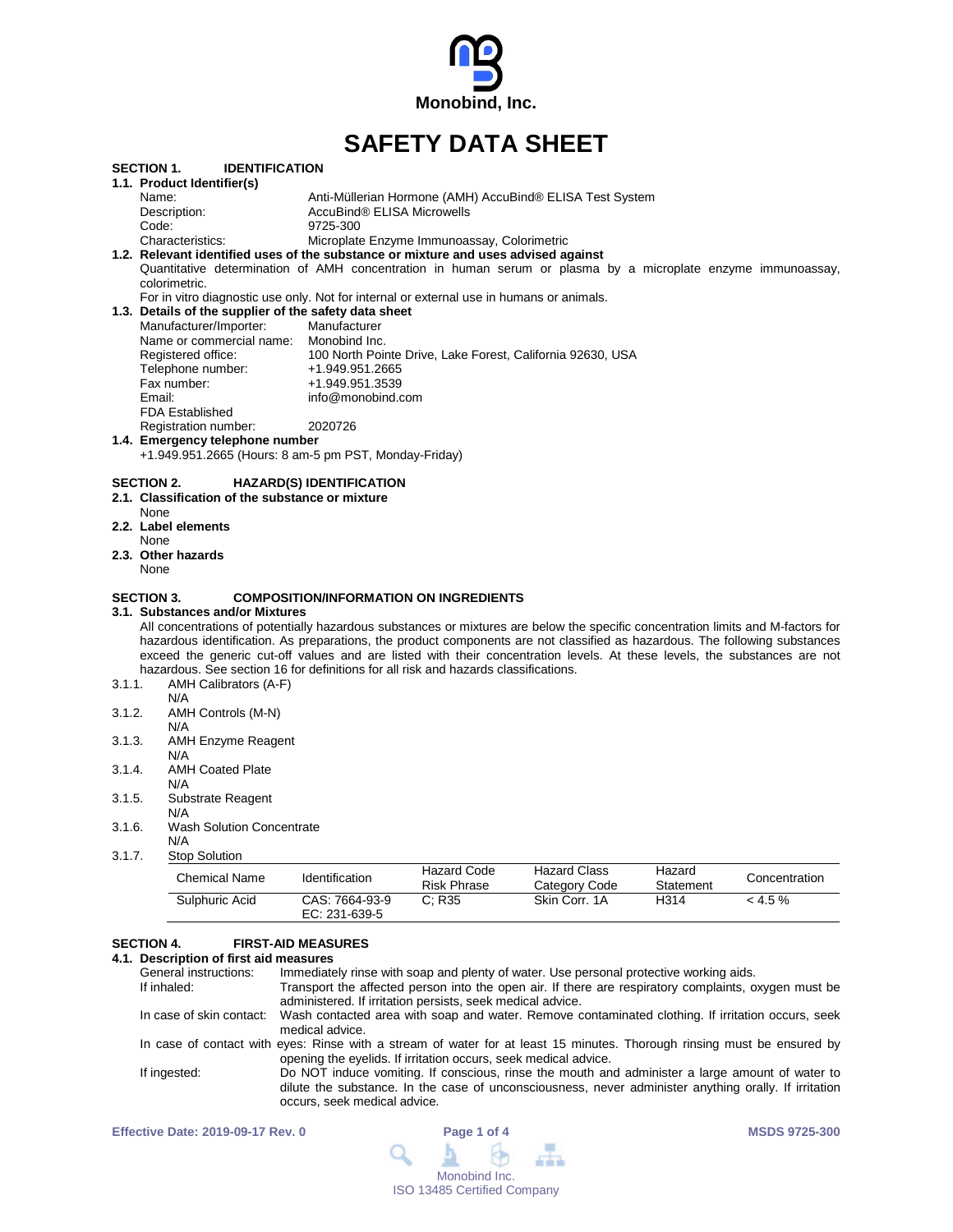- **4.2. Most important symptoms and effects, both acute and delayed** No data available
- **4.3. Indication of any immediate medical attention and special treatment needed** No data available

### **SECTION 5. FIRE-FIGHTING MEASURES**

- **5.1. Extinguishing media**
	- Carbon dioxide, dry powder, foam, water
- **5.2. Special hazards arising from the substance or mixture** None
- **5.3. Advice for firefighters**

Wear appropriate personal protective equipment and clothing. Wear self-contained breathing apparatus, if necessary.

### **SECTION 6. ACCIDENTAL RELEASE MEASURES**

- **6.1. Personal precautions, protective equipment and emergency procedures**
- Avoid contact with skin and eyes. Wear suitable personal protective clothing.
- **6.2. Environmental precautions**
	- Avoid penetration into sewerage systems, surface and ground water. Avoid soil pollution.
- **6.3. Methods and material for containment and cleaning up** Cover with suitable absorbing material. After removing the substance, rinse the spot of spilling thoroughly with water and soap. Dispose of waste according to all federal, state, and local regulations.
- **6.4. Reference to other sections**

See Section 8 for personal protective equipment. See Section 13 for appropriate disposal methods.

### **SECTION 7. HANDLING AND STORAGE**

**7.1. Precautions for safe handling**

Avoid spills. Avoid contact with skin, eyes and clothing. Use suitable protective means to work with the substance. Use in a well-ventilated area. Follow good manufacturing practices when using product. Do not drink, smoke, or eat in work areas.

### **7.2. Conditions for safe storage, including any incompatibilities**

### 7.2.1. Kit and unopened components:

- Store at temperatures between  $+ 2$  and  $+ 8$  °C in a dry and dark place until expiration date.
- 7.2.1. Opened components:
- Opened reagents are stable for sixty (60) days when stored at 2-8 °C.
- 7.2.2. For prepared reagents (see product insert):
	- Diluted wash buffer should be stored at room temperature (2-30 °C) for up to 60 days.

### **7.3. Specific end uses**

Product procedure should be performed by a skilled individual or trained professional for in vitro diagnostic use only.

### **SECTION 8. EXPOSURE CONTROL/PERSONAL PROTECTION**

### **8.1. Control parameters**

- No substances with occupational exposure limits.
- 
- **8.2. Exposure controls** 8.2.1. Eye/face protection: Safety glasses or goggles with side shields recommended<br>8.2.2. Skin protection: Compatible protective gloves recommended. Wash han Compatible protective gloves recommended. Wash hands after properly removing and disposing of gloves.
- 
- Other skin protection:<br>
Respiratory protection: 
No respiratory protection is required 8.2.3. Respiratory protection: No respiratory protection is required. Use product in rooms enabling good ventilation. If local exhaustion is necessary, general (forced) exhaustion is recommended. 8.2.4. Thermal hazards:

### **SECTION 9. PHYSICAL AND CHEMICAL PROPERTIES**

## **9.1. Information on basic physical and chemical properties**

- Appearance: Physical state (at 20 °C) Liquid: Enzyme Reagent, Wash Solution Concentrate, Substrate Solution, Stop Solution Calibrators, Controls, Microtiter strips Colour<br>Straw: Straw: Calibrators, Controls<br>
Blue: Frigge Forme Readent **Blue:** Enzyme Reagent<br>Clear: Stop Substrate V Stop, Substrate, Wash 9.1.2. Odour: None<br>9.1.3. Odour threshold: Unknown 9.1.3. Odour threshold:<br>9.1.4. pH value: pH value: Stop solution: < 3 Calibrators:  $7.4 \pm 0.2$ Enzyme:  $7.3 \pm 0.2$ Microtiter strips:  $7.5 \pm 0.2$ Wash Solution Concentrate:  $8.8 \pm 0.2$ Substrate Reagent:  $3.2 \pm 0.2$ 9.1.5. Melting point/freezing point: Not determined<br>9.1.6. Initial boiling point/ boiling range: Not determined
- Initial boiling point/ boiling range:

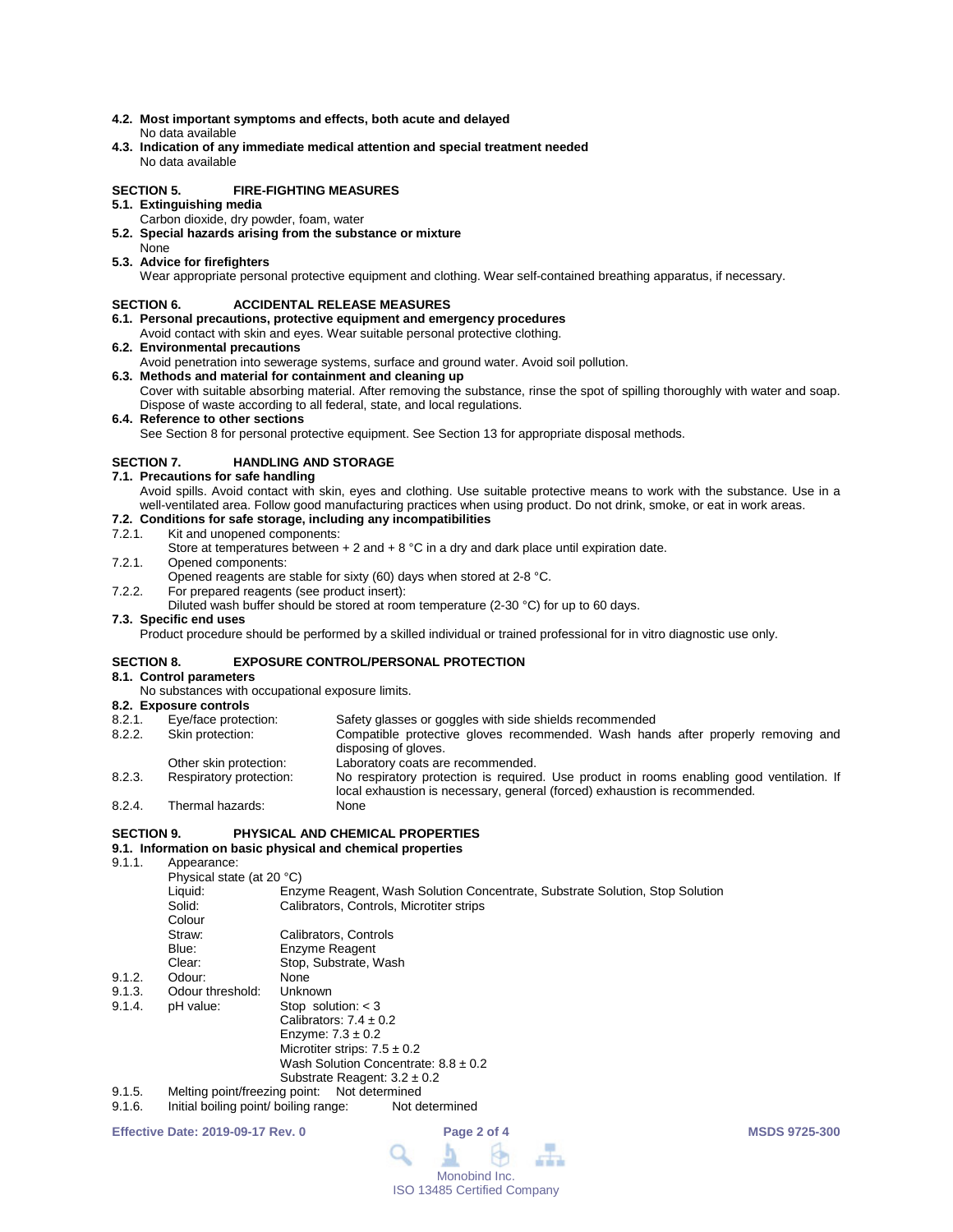- 9.1.7. Flash point: Not applicable<br>9.1.8. Evaporation rate: Not determined
- 9.1.8. Evaporation rate: Not determined<br>9.1.9. Flammability (solid, gas): Not flammable
- 9.1.9. Flammability (solid, gas):<br>9.1.10. Upper/lower flammability
- 9.1.10. Upper/lower flammability or explosive limits: Not applicable<br>9.1.11. Vapour pressure: Not determined
- 9.1.11. Vapour pressure: Not determined<br>9.1.12. Vapour density: Not determined
- 9.1.12. Vapour density: Not determined<br>9.1.13. Relative density: Not determined
- 9.1.13. Relative density:<br>9.1.14. Solubility:
- 9.1.14. Solubility: Water soluble<br>9.1.15. Partition coefficient: n-octanol/wate
- 9.1.15. Partition coefficient: n-octanol/water: Not determined<br>9.1.16. Auto-ignition temperature: Not applicable
- Auto-ignition temperature:
- 9.1.17. Decomposition temperature: Not determined<br>9.1.18. Viscosity: Not determined
- 9.1.18. Viscosity: Not determined<br>9.1.19. Explosive properties: None
- 9.1.19. Explosive properties: None<br>9.1.20. Oxidising properties: Not determined Oxidising properties:
- **9.2. Other information**
	- None
- **SECTION 10. STABILITY AND REACTIVITY**
- **10.1.Reactivity**

- No known reactivity hazards associated with product
- **10.2.Chemical stability**
- Stable under recommended storage conditions
- **10.3.Possibility of hazardous reactions**
- No hazardous polymerization
- **10.4.Conditions to avoid**
- Excessive heat and light
- **10.5.Incompatible materials**
	- Acids
- **10.6.Hazardous decomposition products** Not determined

### **SECTION 11. TOXICOLOGICAL INFORMATION:**

- **11.1.Information on toxicological effects**
- 11.1.1. Acute toxicity: Not determined<br>11.1.2. Skin corrosion/irritation: Not determined
- 11.1.2. Skin corrosion/irritation:<br>11.1.3. Serious eve damage/irrit
- 11.1.3. Serious eye damage/irritation: Not determined
- 11.1.4. Respiratory or skin sensitisation: Not do 11.1.5. Germ cell mutagenicity: Not determined
- 11.1.5. Germ cell mutagenicity:<br>11.1.6. Carcinogenicity:
- No component of this product present at levels ≥ 0.1% is identified as probable, possible or confirmed human carcinogen by NTP (National Toxicology Program), IARC (International
- Agency for Research on Cancer), or OSHA (Occupational Safety & Health Administration)
- 11.1.7. Reproductive toxicity: Not determined<br>11.1.8. STOT-single exposure: Not determined
- 11.1.8. STOT-single exposure: Not determined<br>11.1.9. STOT-repeated exposure: Not determined
- STOT-repeated exposure: Not determined<br>Aspiration hazard: Not determined 11.1.10. Aspiration hazard:
- 11.1.11. Information on likely routes of exposure:
- If ingested: No known health effects<br>
If inhaled: No known health effects If inhaled: No known health effects<br>If contact with skin: No known health effects
- If contact with skin: No known health effects<br>If contact with eyes: No known health effects
	- No known health effects

11.1.12. Symptoms related to the physical, chemical, and toxicological characteristics: None after short or long-term exposure

### **SECTION 12. ECOLOGICAL INFORMATION**

**12.1.Toxicity**

## Not determined.

- **12.2.Persistence and degradability**
- Not determined
- **12.3.Bioaccumulative potential**
- Not determined
- **12.4.Mobility in soil**
- Not determined
- **12.5.Results of PBT and vPvB assessment**
- Not determined
- **12.6.Other adverse affects**
	- Not determined

### **SECTION 13. DISPOSAL CONSIDERATIONS**

### **13.1.Waste treatment methods**

All waste disposals must be carried out in accordance with federal, state, and local legislation and administrative regulations. A licensed professional waste disposal service should be utilized to dispose of material and packaging.